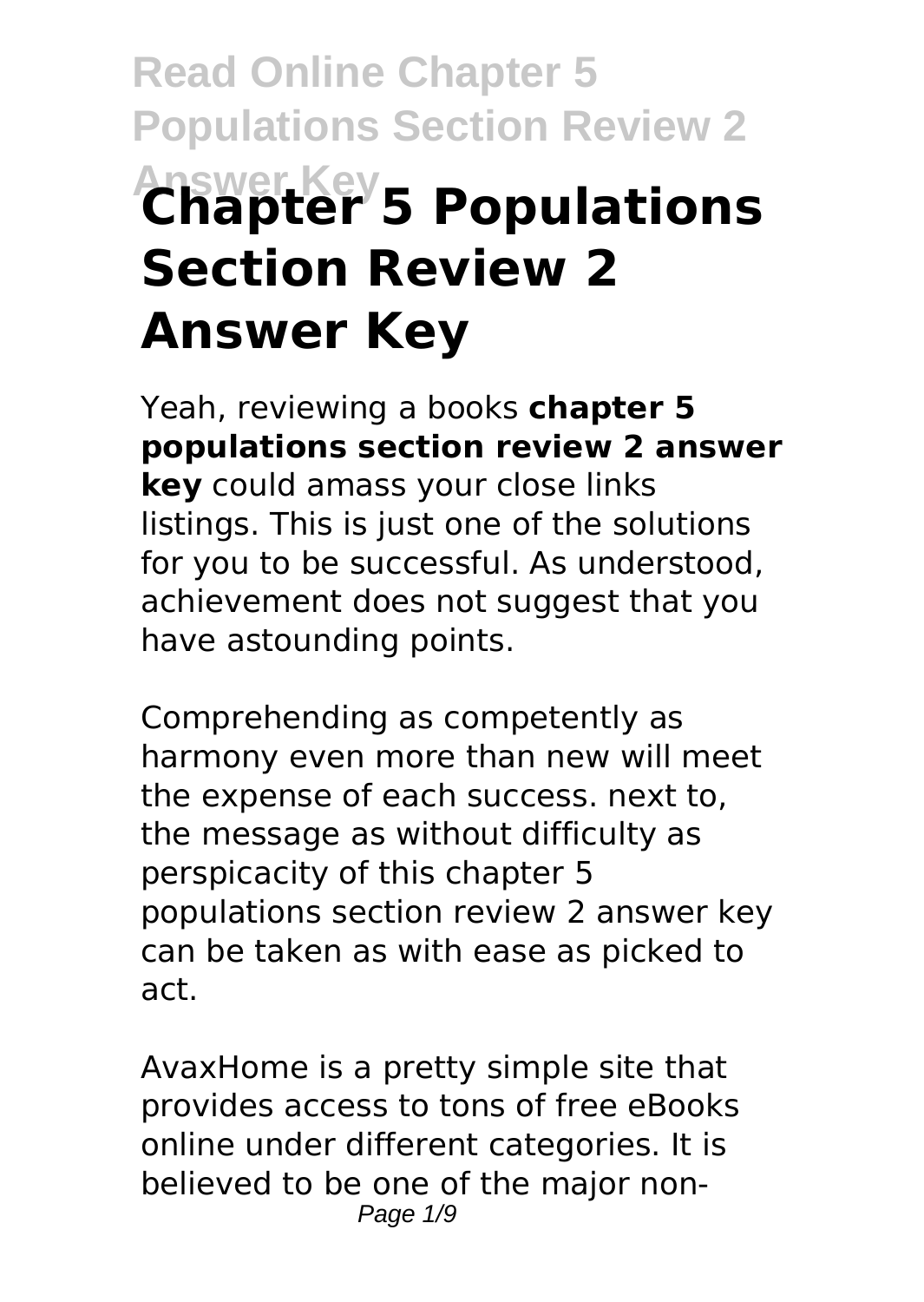torrent file sharing sites that features an eBooks&eLearning section among many other categories. It features a massive database of free eBooks collated from across the world. Since there are thousands of pages, you need to be very well versed with the site to get the exact content you are looking for.

#### **Chapter 5 Populations Section Review**

Start studying Biology: Chapter 5: Populations REVIEW. Learn vocabulary, terms, and more with flashcards, games, and other study tools.

#### **Biology: Chapter 5: Populations REVIEW Flashcards | Quizlet**

Biology Ch 5 TEST - Population, TEST REVIEW - Chapter 5, Biology: Chapter 5: Populations REVIEW

#### **Biology Ch 5 TEST - Population, TEST REVIEW - Chapter 5 ...**

Chapter 5 Populations Section Review Answer Key Author: i¿1/2i¿1/2www.seapa.o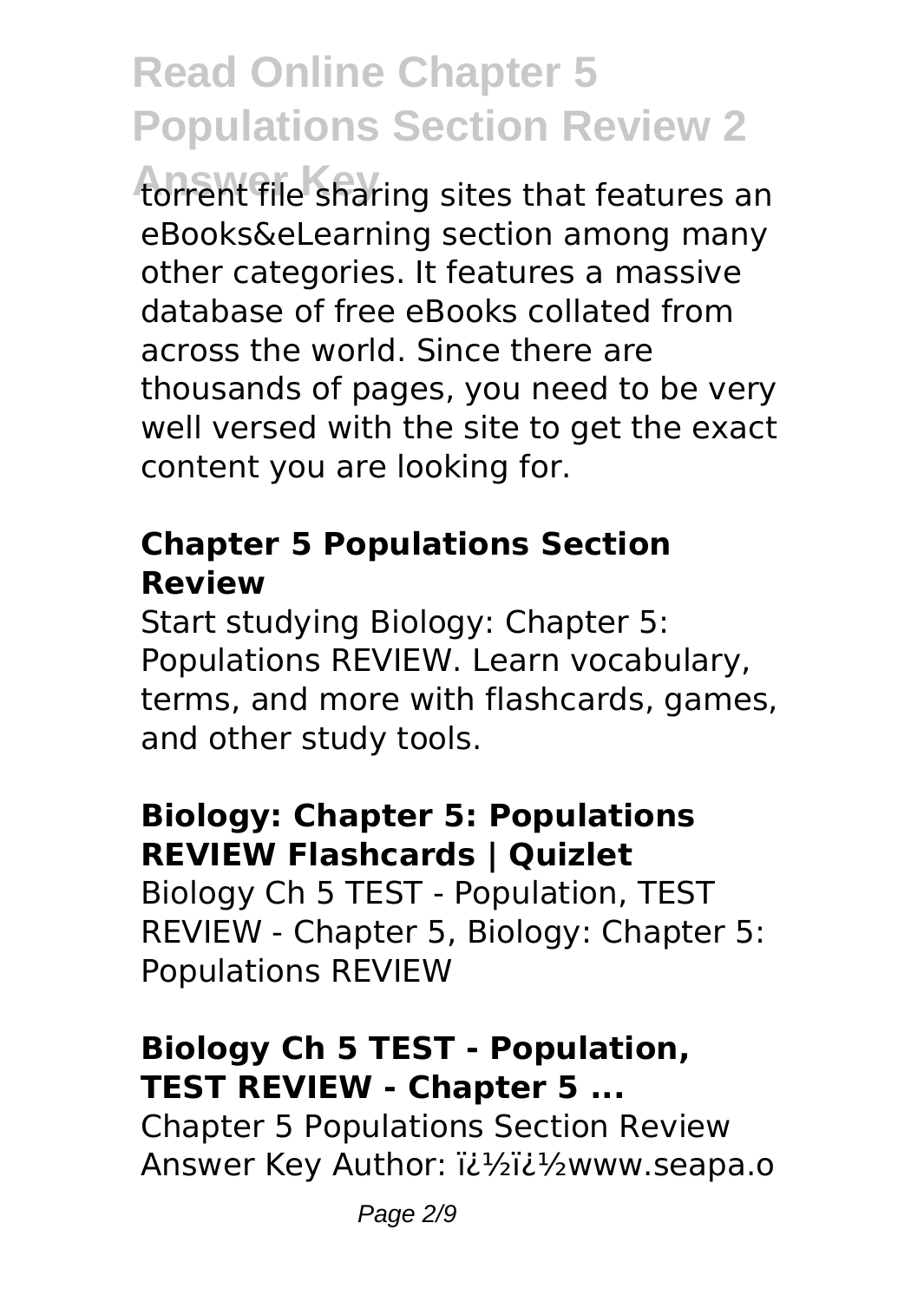**Answer Key** rg-2020-08-19T00:00:00+00:01 Subject: iil1/2iil1/2Chapter 5 Populations Section Review Answer Key Keywords: chapter, 5, populations, section, review, answer, key Created Date: 8/19/2020 5:11:22 PM

#### **Chapter 5 Populations Section Review Answer Key**

Download Free Chapter 5 Populations Section Review 2 Answer Key. an area Emigration: movement of individuals out of an area. Chapter 5: Populations - Hazleton Area High School Chapter 5 Populations Section 5–1 How Populations Grow(pages 119–123) This section identifies the characteristics used to describe a population.

#### **Chapter 5 Populations Section Review 2 Answer Key**

Chapter 5 Populations Section 5–1 How Populations Grow(pages 119–123) This section identifies the characteristics used to describe a population. It also describes factors that affect population size and explains what exponential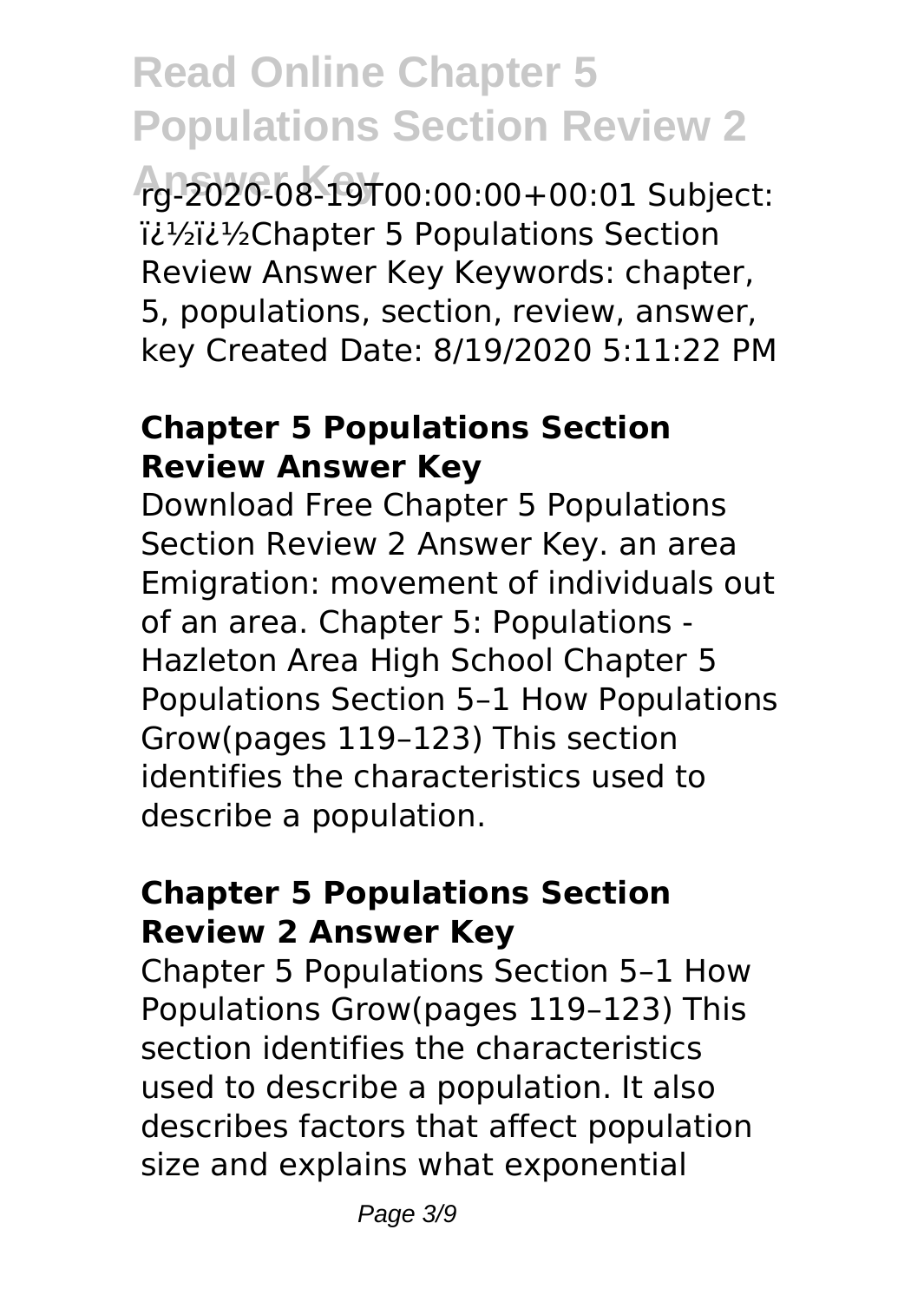**Read Online Chapter 5 Populations Section Review 2 Answer Key** growth and logistic growth are. Characteristics of Populations(page 119) 1.

#### **Section 5–1 How Populations Grow(pages 119–123)**

Chapter 5. Chapter 5. Populations and Communities. Adapted from Holt Biology 2008. Chapter 5 Section 1: Populations & Communities. Key Vocabulary Terms. Population. A group of organisms of the same species that live in a specific geographical area. Adapted from Holt Biology 2008.

#### **Chapter 5**

Chapter 5 Review Multiple Choice Identify the letter of the choice that best completes the statement or answers the question. **1.** As resources in a population become less available, the population a. enters a phase of exponential growth. c. increases slowly. b. reaches carrying capacity. d. declines rapidly. 2.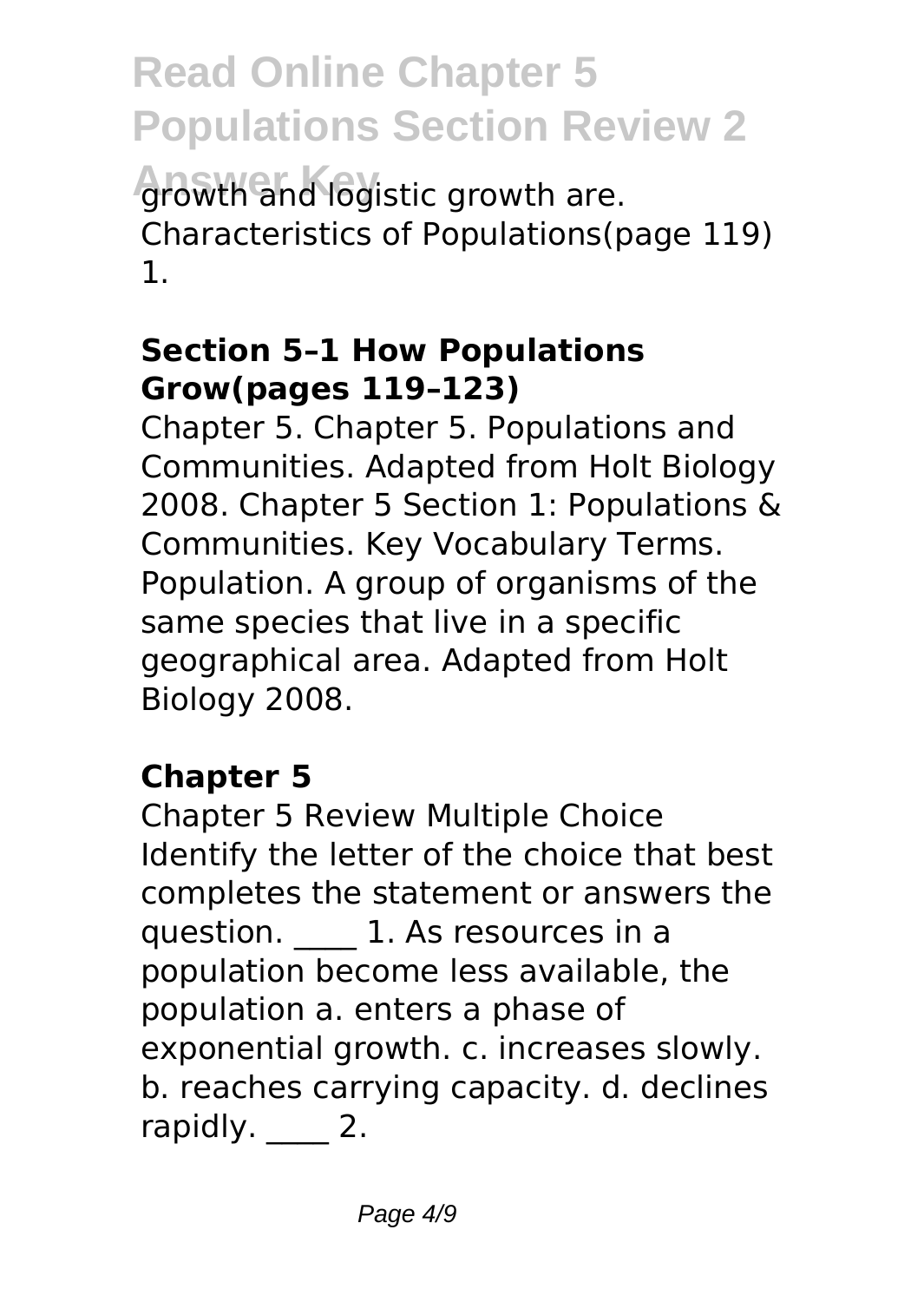### **Answer Key Chapter 5 Review - Hanover Area School District**

The most rapid increase in population was caused by the . 8. In the past 5000 years, the event that temporarily halted population increase was the . 9. The steepest climb in population occurred approximately between the years and the present . Name Class Date Chapter 5 Populations Section Review 5-3 Teaching Resources/Chapter 5 33 © Pearson Education, Inc.

#### **Reviewing Key Concepts - Lawndale High School**

Chapter 5 Review Answer Key Multiple Choice 1. C-water 2. B-carbohydrate 3. C-Hydrophilic 4. B-lipid 5. B-side groups 6. D-substrate 7. B-lowers the activation energy Short Answer 8. Energy - Pasta is a starch, which is a polysaccharide made up of glucose monomers.

#### **chapter 5 review answer key - Chapter 5 Review Answer Key ...**

Biology Chapter 5 Section 2 Review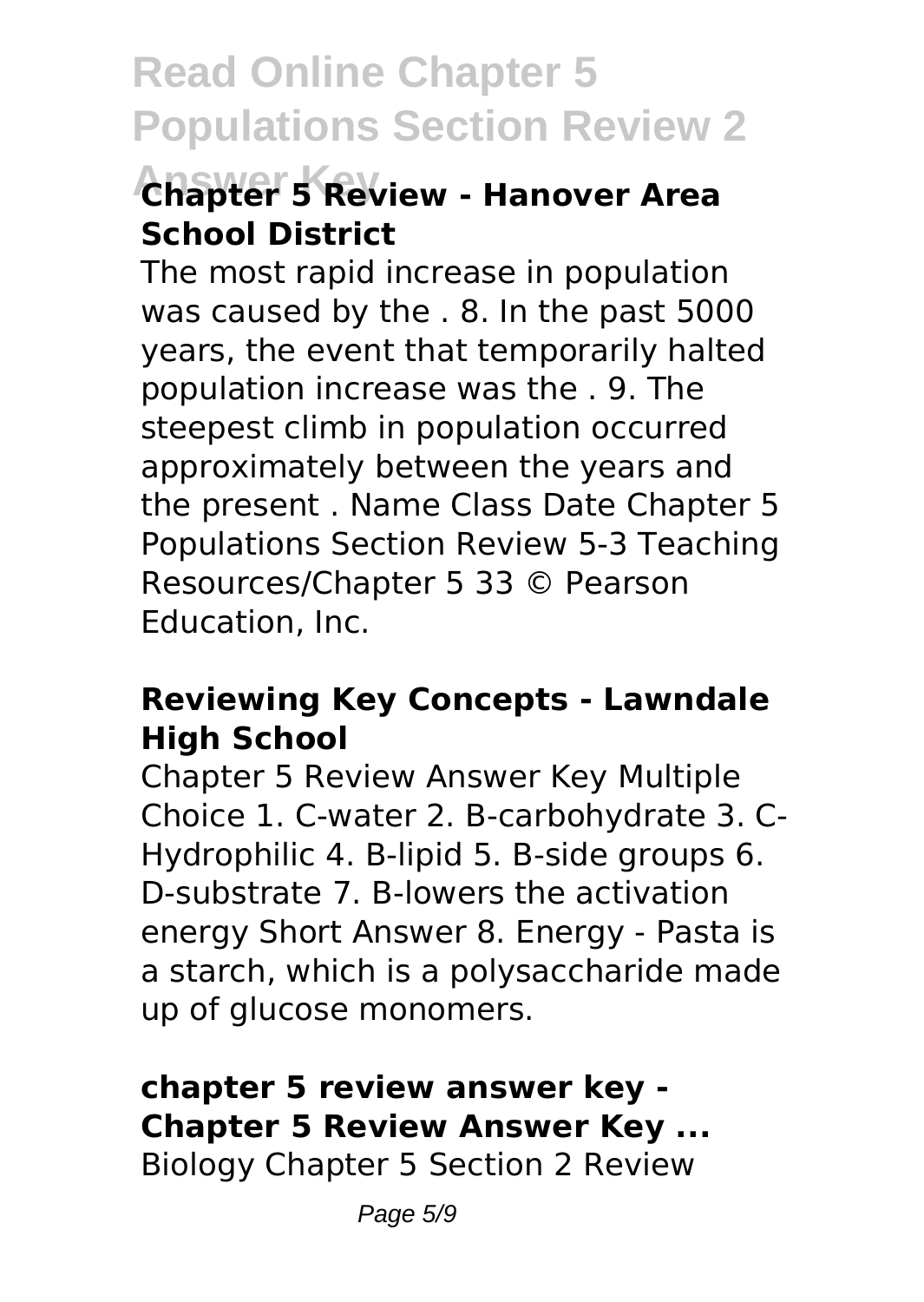**Answer Key** Multiple Choice Identify the choice that best completes the statement or answers the question. **1. Which of** the following is not likely to be a limiting factor on the sea otter population? a. disease c. drought b. competition d. predation 2. Which will reduce competition within a species' population?

#### **Biology Chapter 5 Section 2 Review**

CHAPTER 5 Populations and Communities As you read this section, keep these questions in mind: ... Interactive Reader 51 Populations and Communities Section 2 Review SECTION VOCABULARY coevolution the evolution of two or more species that is due to mutual influence, often in a way

#### **CHAPTER Populations and Communities SECTION 1 Populations**

Biology Chapter 5 Populations Answer Key PDF Online. Biology Chapter 5 Populations Answer Key PDF Online is very recommended for you all who likes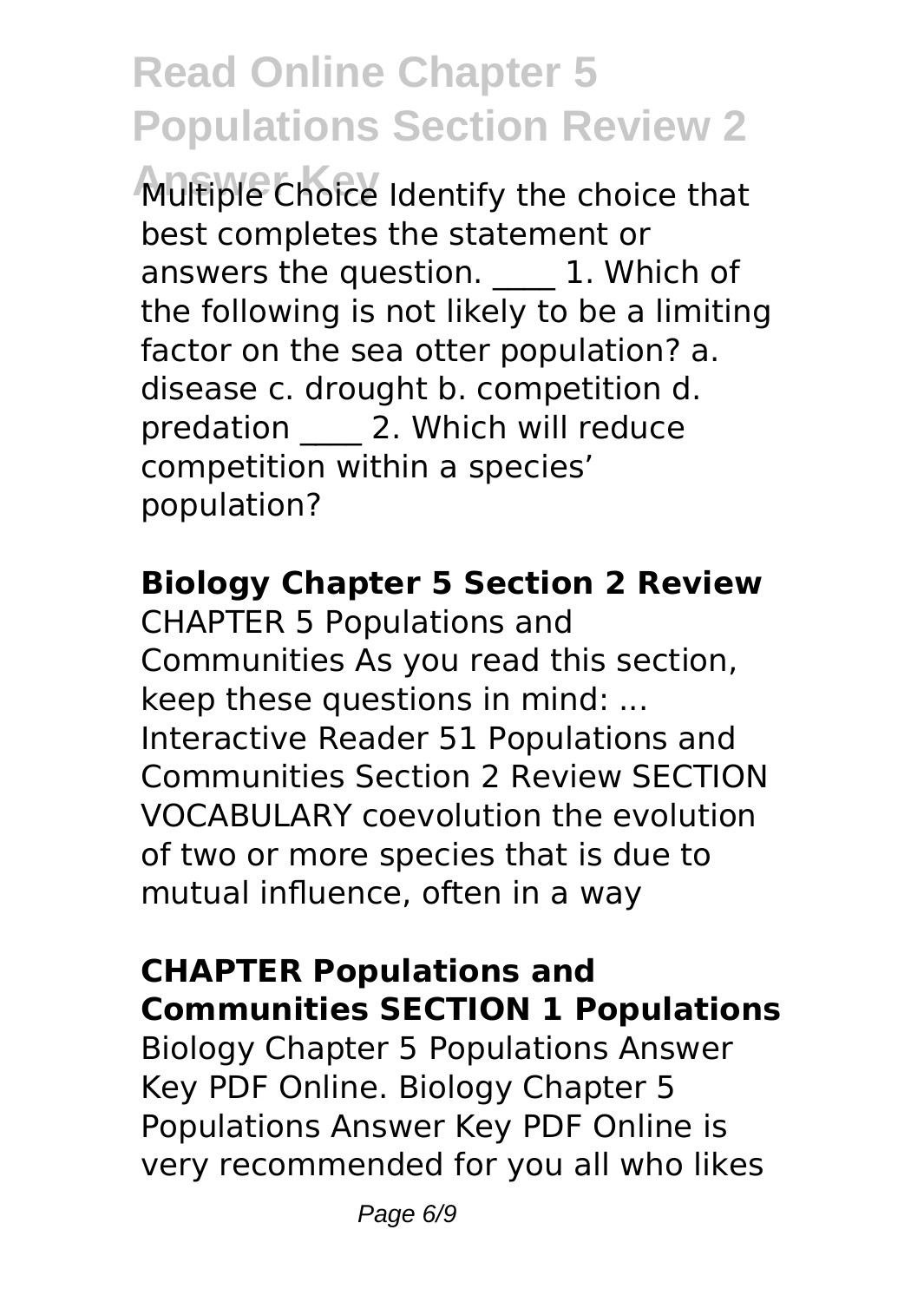**Answer Key** to reader as collector, or just read a book to fill in spare time.Biology Chapter 5 Populations Answer Key PDF Online is limited edition and best seller in the years.Biology Chapter 5 Populations Answer Key PDF Online Then download it.

#### **Biology Chapter 5 Populations Answer Key PDF Online ...**

Chapter 5 Populations Chapter Vocabulary Review 34 Teaching Resources/Chapter 5 ... Growth of Elephant Population 20 15 10 5 0 0 250 Time (years) Number of Elephants (millions) 500 750 031-42\_CH05\_60773 10/29/01 9:30 PM Page 34. 8. On a graph of population growth, the size of the population when the growth rate decreases to zero

#### **Ch. 5 Vocabulary Review - Lawndale High School**

Name KEY Class Date 5.1 How Populations Grow Describing Populations For Questions 1–5 complete each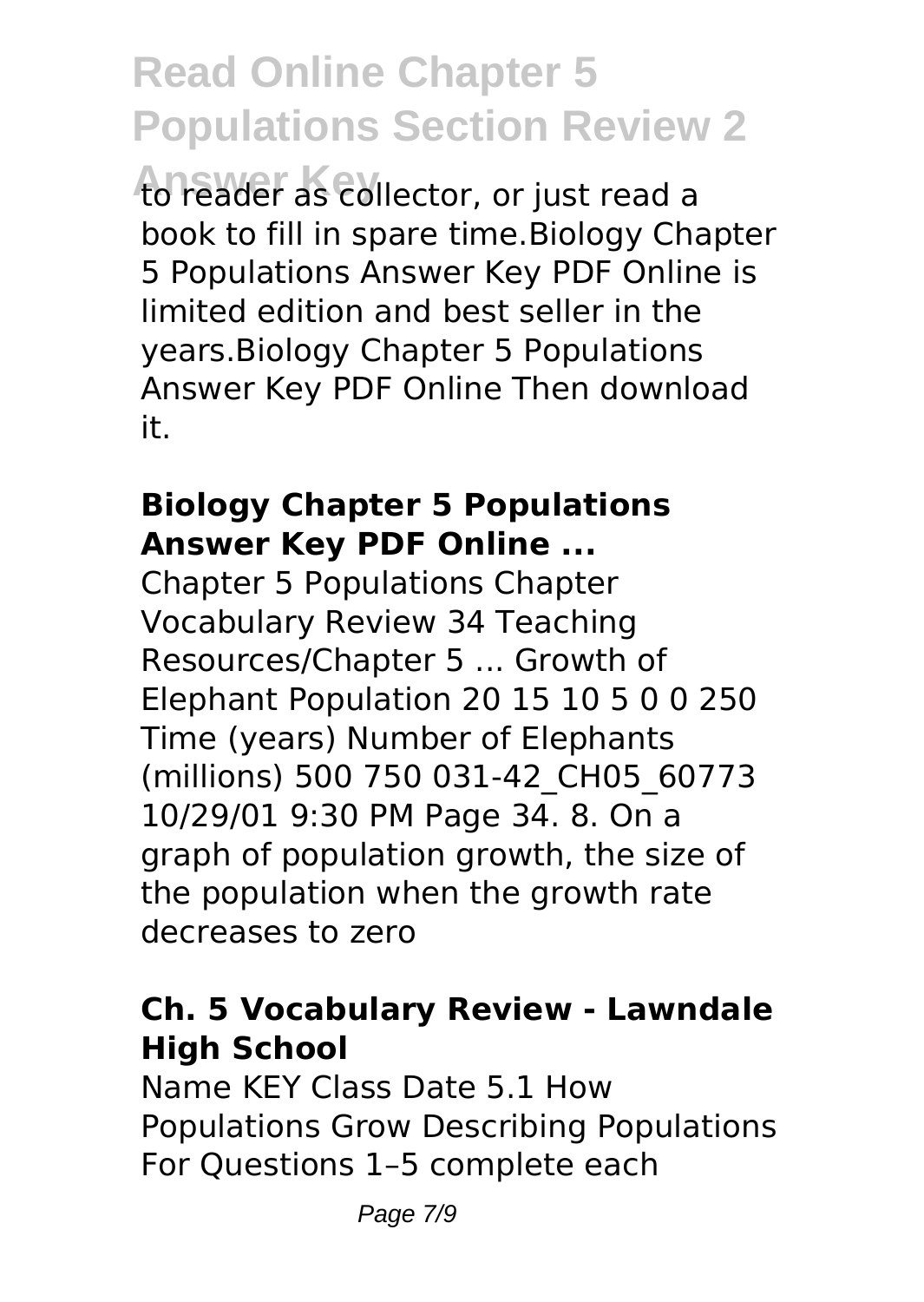statement by writing the correct word or words. 1. The geographic range is the area in which a population lives. 2. Population density is the number of individuals per unit area. 3. How the individuals are spaced in their range is a population's distribution

#### **Name KEY Class Date 5.1 How Populations Grow**

CHAPTER 5: POPULATIONS DESCRIBING POPULATIONS: Populations are studied by looking at: Geographic Range = Inhabited Area Population Density = Number of individuals per unit area.  $Distribution = How$  individuals are spaced out in a unit area. Growth Rate  $=$ Determines if a population's size increases, decreases or stays the same. Age Structure = Refers to the number of males and females at ...

#### **CHAPTER 5: POPULATIONS arlingtonschools.org**

Chapter 5 Populations Section Review 3 Answers Chapter 5 Populations Section